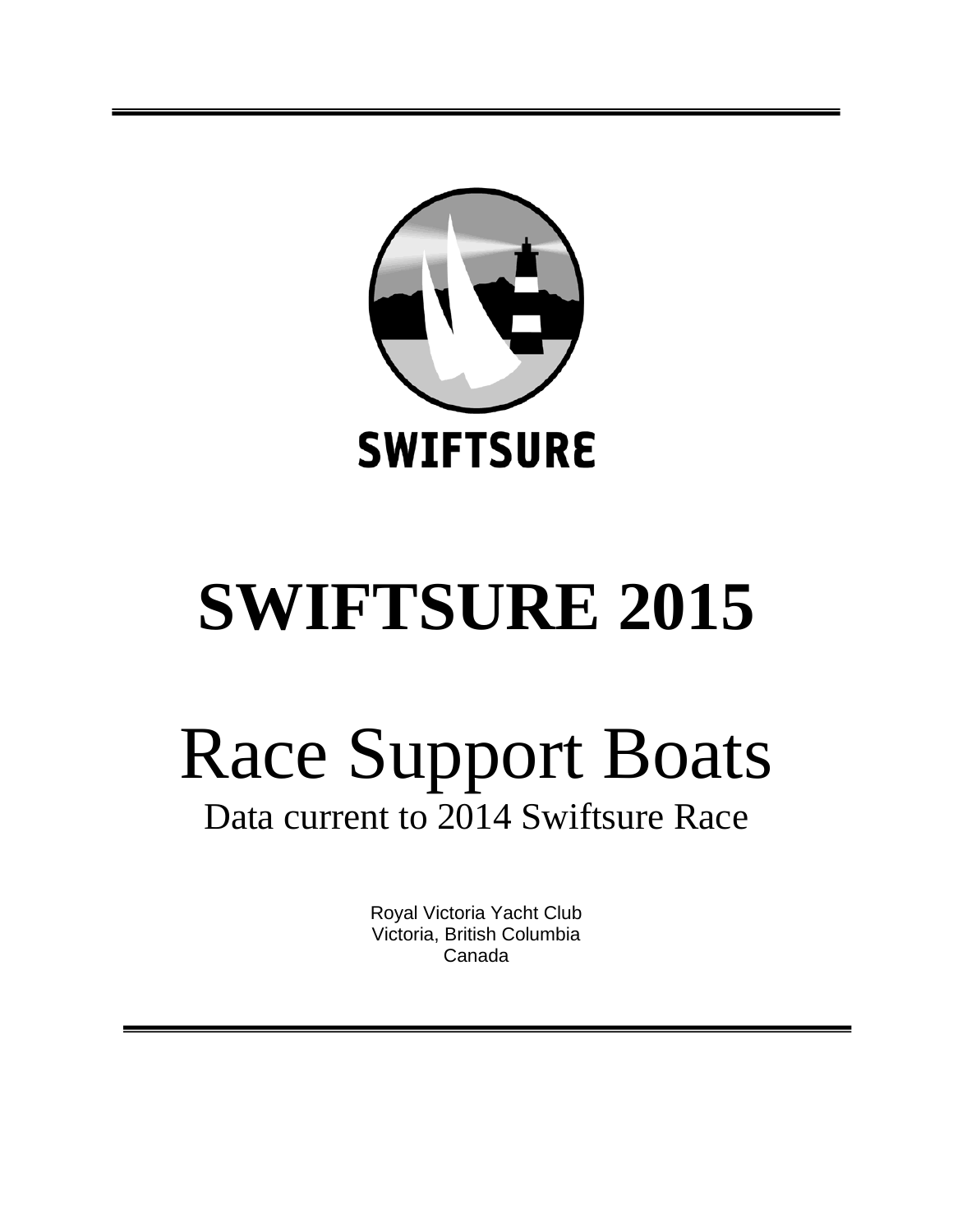

1998, 1999, 2005, 2006, 2007, 2008, 2009, 2010, 2011, 2012, 2013, 2014, 2015

## **Swiftsure Committee**

Royal Victoria Yacht Club 3475 Ripon Road Victoria, BC V8R 6H1 Canada (250) 592-9098 info@swiftsure.org [www.swiftsure.org](http://www.swiftsure.org/)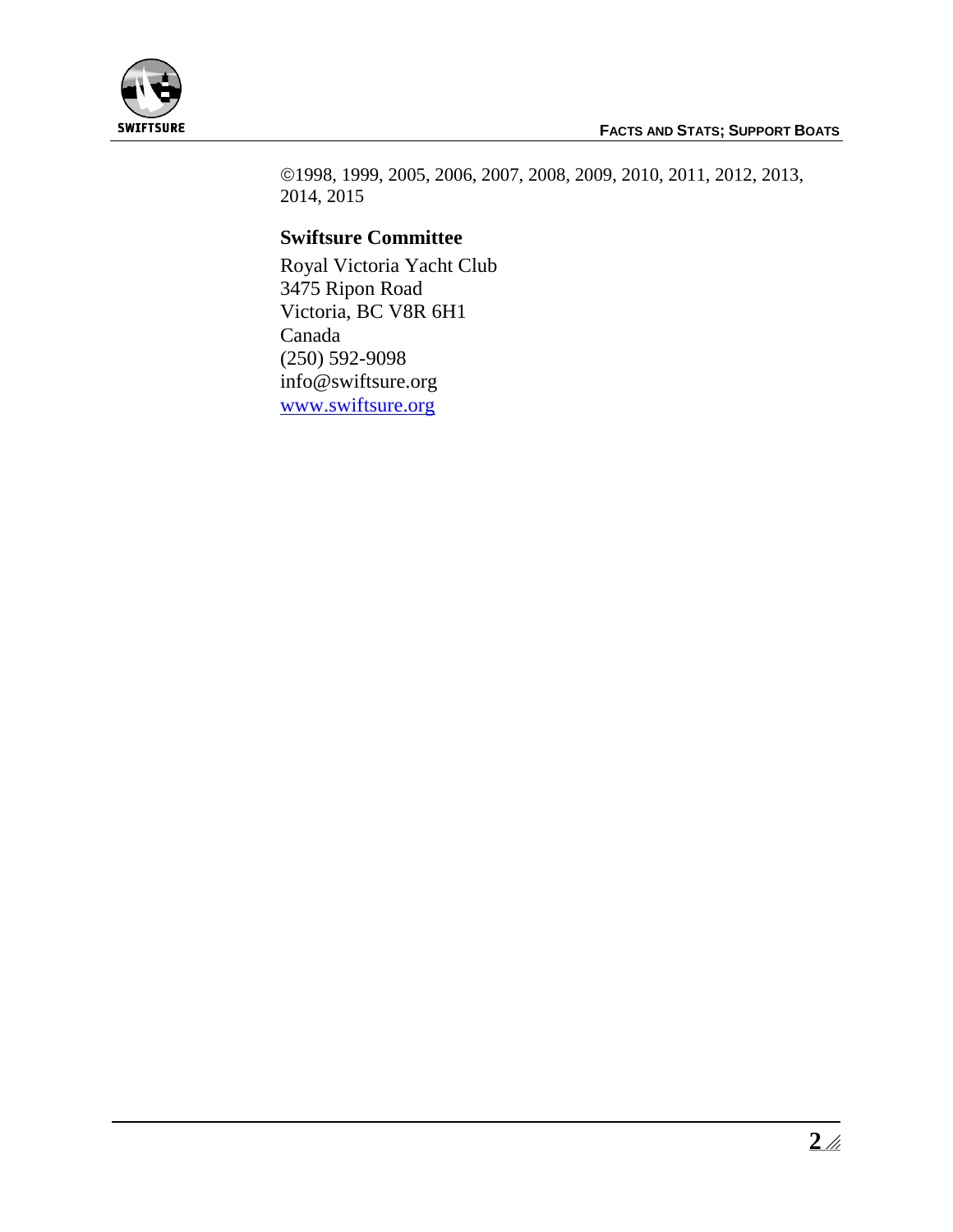

# **SWIFTSURE SUPPORT FLEET**

Much support is received from owners of private boats along with the Canadian Maritime Forces Pacific, Canadian Coast Guard, United States Coast Guard, Royal Canadian Marine Search and Rescue (Victoria, Oak Bay and Sooke), 442 Transport and Rescue Squadron and the RCMP.

All the support is appreciated. See following table for a summary of vessels over the years. Available data is current to the previous year's race.

# **SUMMARY OF FLEET SUPPORT PARTICIPANTS**

*Note: Lightship at Swiftsure Bank operating through 1961*

| Year | Canadian<br><b>Maritime Forces</b><br><b>Pacific</b> | <b>Other Canadian</b><br><b>Vessels</b>              | <b>US Coast</b><br><b>Guard Vessels</b>            | <b>Private Boats</b>   |                     |
|------|------------------------------------------------------|------------------------------------------------------|----------------------------------------------------|------------------------|---------------------|
| 2014 | <b>HMCS Nanaimo</b>                                  | CCGC Cape Naden                                      | <b>USCG</b>                                        | <b>Bill Coconi</b>     | David Trace         |
|      | <b>HMCS</b> Malahat<br>(dock & RHIB)                 | CCGS Gordon Reid                                     |                                                    | <b>MV</b> Echo Lark    | MY Lobo             |
|      | MCDV / ORCA 57                                       | CCGA Unit 33A                                        |                                                    | <b>MV</b> Discovery    | <b>Bob Bentham</b>  |
|      | <b>HMCS</b> Oriole                                   | CCGA Unit 33B                                        |                                                    | <i>Isle</i>            | Eagle Dancer        |
|      | <b>RCMP RHIB</b>                                     | CCGA Unit 37                                         |                                                    |                        |                     |
| 2013 | <b>HMCS Malahat</b>                                  | CCGC Cape Naden                                      | <b>USCG</b>                                        | David Trace            | <b>MV</b> Discovery |
|      | (dock and RHIB)                                      | CCGS Gordon Reid                                     |                                                    | MY Lobo                | <i>Isle</i>         |
|      | <b>HMCS Yellowknife</b>                              | C/S Tolonen                                          |                                                    |                        | <b>RHIB</b> Ernie   |
|      | PCT Renard                                           | CCGA Unit 33A                                        |                                                    | Dave Letson            |                     |
|      | <b>HMCS</b> Oriole                                   | CCGA Unit 33B                                        |                                                    | <b>MV</b> Dieflyn      | Gary Schrader       |
|      | <b>RCMP RHIB</b>                                     | CCGA Unit 37                                         |                                                    |                        | Leisure II          |
| 2012 | <b>HMCS</b> Malahat                                  | CCGS Cape Naden                                      | <b>USCGC</b> Orcas                                 | Gary Townsend          | Stuart & Joy        |
|      | (dock and RHIB)                                      | <b>CCGS</b> Tanu                                     | <b>US Vessel</b>                                   | SV Naktuka             | Dahlgren            |
|      | <b>HMCS</b> Edmonton                                 | <b>Canadian Vessel Traffic</b>                       | <b>Traffic Seattle</b>                             |                        | Media RHIB          |
|      | <b>HMCS</b> Renard                                   | Services: Victoria &                                 |                                                    | <b>Brian Skillings</b> |                     |
|      |                                                      | <b>Tofino Traffic</b>                                |                                                    | <b>MV</b> Leisure II   | Kirk & Karen        |
|      | <b>RCMP</b> South Island                             | 442 Transport &<br>Rescue Squadron                   |                                                    |                        | Palmer              |
|      | Marine Safety Unit                                   | CH-149 Cormorant                                     |                                                    | <b>Bill Coconi</b>     | Media RHIB          |
|      |                                                      | Canadian Auxiliary                                   |                                                    | <b>MV</b> Echo Lark    |                     |
|      |                                                      | Coast Guard Units 33,                                |                                                    | <b>MV</b> Discovery    | <b>RHIB</b> Ernie   |
|      |                                                      | 35 and 37                                            |                                                    | <i>Isle</i>            |                     |
| 2011 | <b>HMCS</b> Malahat                                  | <b>CCGMLB Cape</b>                                   | <b>USCGC</b> Adelie                                | <b>Bob Conconi</b>     |                     |
|      | <b>HMCS Saskatoon</b>                                | Palmerston                                           | U.S. Vessel                                        | Aurora                 |                     |
|      | <b>HMCS</b> Renard<br><b>RCMP RHIB x2</b>            | <b>Canadian Vessel Traffic</b><br>Services: Victoria | <b>Traffic Services:</b><br><b>Seattle Traffic</b> |                        |                     |
|      |                                                      | Traffic & Tofino                                     |                                                    |                        |                     |
|      |                                                      | Traffic                                              |                                                    |                        |                     |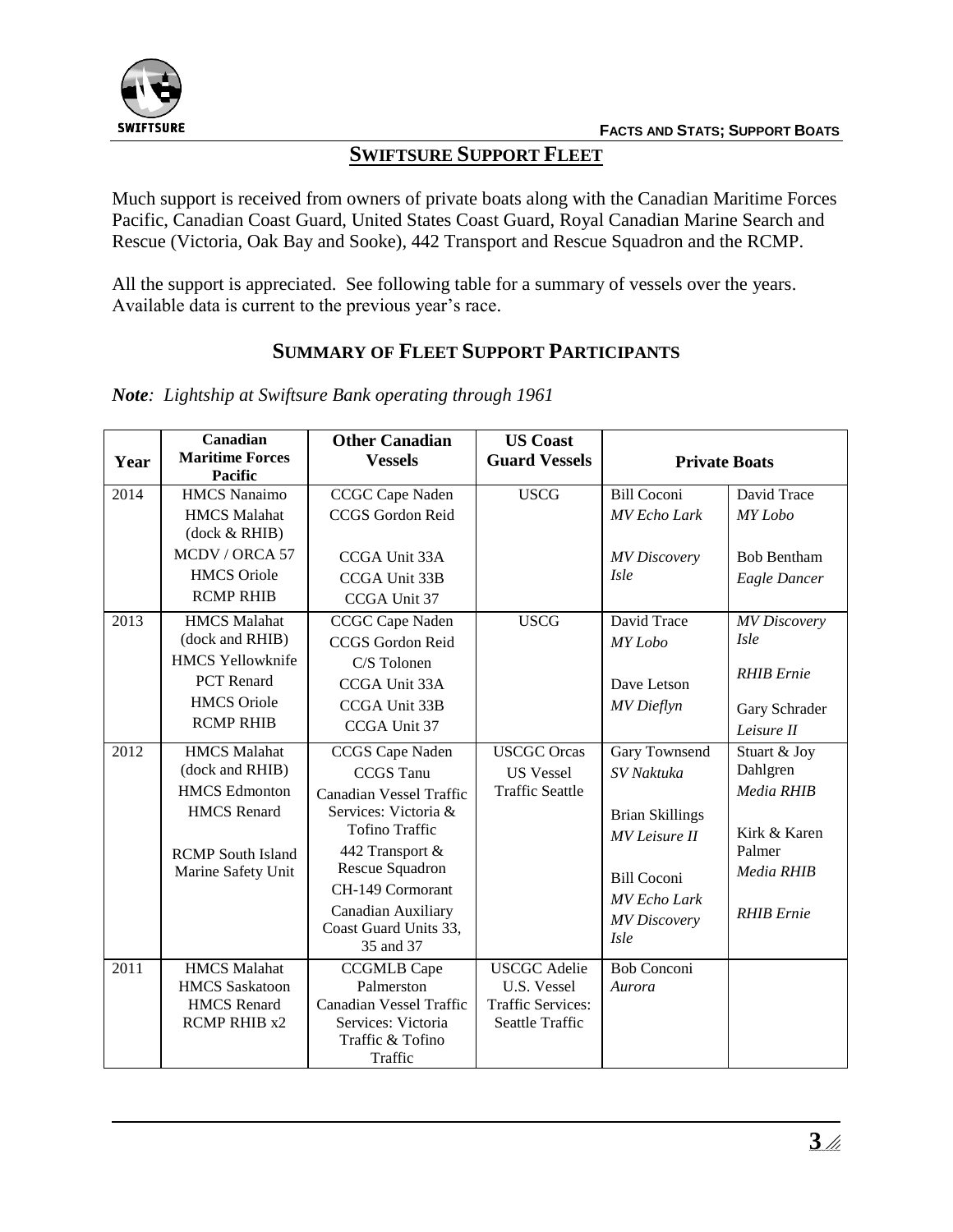

|      | Canadian                                                                                                                             | <b>Other Canadian</b>                                                                                                                                            | <b>US Coast</b>                                                                           |                                                                                                               |                                                                                                                                                        |
|------|--------------------------------------------------------------------------------------------------------------------------------------|------------------------------------------------------------------------------------------------------------------------------------------------------------------|-------------------------------------------------------------------------------------------|---------------------------------------------------------------------------------------------------------------|--------------------------------------------------------------------------------------------------------------------------------------------------------|
| Year | <b>Maritime Forces</b><br>Pacific                                                                                                    | <b>Vessels</b>                                                                                                                                                   | <b>Guard Vessels</b>                                                                      |                                                                                                               | <b>Private Boats</b>                                                                                                                                   |
| 2010 | <b>HMCS</b> Whitehorse<br>M/V Discovery Isle<br><b>CFAV Caribou</b><br><b>HMCS ORCA</b><br><b>HMCS</b> Oriole<br><b>RCMP RHIB x2</b> | Canadian Coast Guard:<br>Canadian Vessel Traffic<br>Services: Victoria<br>Traffic & Tofino<br>Traffic                                                            | <b>USCGC</b><br>Terrapin<br>U.S. Vessel<br><b>Traffic Services:</b><br>Seattle Traffic    | <b>Bob Conconi</b><br>Aurora                                                                                  | Coyote Moon<br>Aquavit                                                                                                                                 |
| 2009 | <b>HMCS</b> Edmonton<br>CFAV Tug, Glen<br>Dyne<br><b>HMCS</b> Oriole<br>HMCS Malahat (2 x<br>RHIB)                                   | Canadian Coast Guard:<br>Canadian Vessel Traffic<br>Services: Victoria<br>Traffic & Tofino<br>Traffic                                                            | <b>USCG</b> Sea Lion<br>U.S. Vessel<br><b>Traffic Services:</b><br>Seattle Traffic        | <b>Bob Conconi</b><br>Aurora<br><b>Bob Serviss</b><br>Hula Moon<br><b>Brian Stilling</b><br>Leisure Too       | Dave Letson<br>Dieflyn<br>John Newton<br>Pachina<br>Princess                                                                                           |
| 2008 | <b>HMCS</b> Edmonton<br>CFAV Tug Glen<br>Dyne<br>Orca Class Training<br>Vessel                                                       | <b>Canadian Vessel Traffic</b><br>Services: Victoria<br>Traffic & Tofino<br>Traffic<br><b>RCC</b><br><b>RCMP</b> and Coast<br><b>Guard Auxillary</b>             | <b>USCG</b> Sea Lion<br>U.S. Vessel<br><b>Traffic Services:</b><br>Seattle Traffic        | Aquavit<br>Hula Moon<br>Leisure Too<br>Resonance<br>Souvenir<br>Solsken                                       | Erik Bentzon<br><b>Bob Serviss</b><br><b>Brian Stilling</b><br>Roger Palmer<br>Kim Alfred<br><b>Steve White</b>                                        |
| 2007 | <b>HMCS</b> Saskatoon<br>Orca Class Training<br>Vessel                                                                               | CG Gordon Reid<br><b>RCC</b><br><b>RCMP</b><br>and<br>Coast<br><b>Guard Auxillary</b>                                                                            |                                                                                           | Private Affair<br>Daphne Isle<br>Hula Moon<br>Echo Lark<br>Leisure II<br>Tropic Isle<br>Grilse                | John Stenstrom<br>John Mallseon<br><b>Bob Serviss</b><br><b>Bill Conconi</b><br><b>Brian Stilling</b><br>Rowland<br><b>Brown</b><br><b>Hugh Caroll</b> |
| 2006 | <b>HMCS</b> Saskatoon                                                                                                                | CCG Gordon Reid<br>Canadian Vessel Traffic<br>Services: Victoria<br>Traffic & Tofino<br>Traffic<br><b>RCC</b><br><b>RCMP</b> and Coast<br><b>Guard Auxillary</b> | <b>USCG</b> Sea Lion<br>U.S. Vessel<br><b>Traffic Services:</b><br><b>Seattle Traffic</b> | Scot Free<br>Shelimar<br>Private Affair<br>Fighting Irish<br>Hula Moon<br>Deiflyn<br>Daphne Isle<br>Echo Lark | <b>Bob Smith</b><br>Gerry Williams<br>John Stenstrom<br>Michael<br>O'Conner<br>Peter Sou<br>Dave Letson<br>John Malleson<br><b>Bill Conconi</b>        |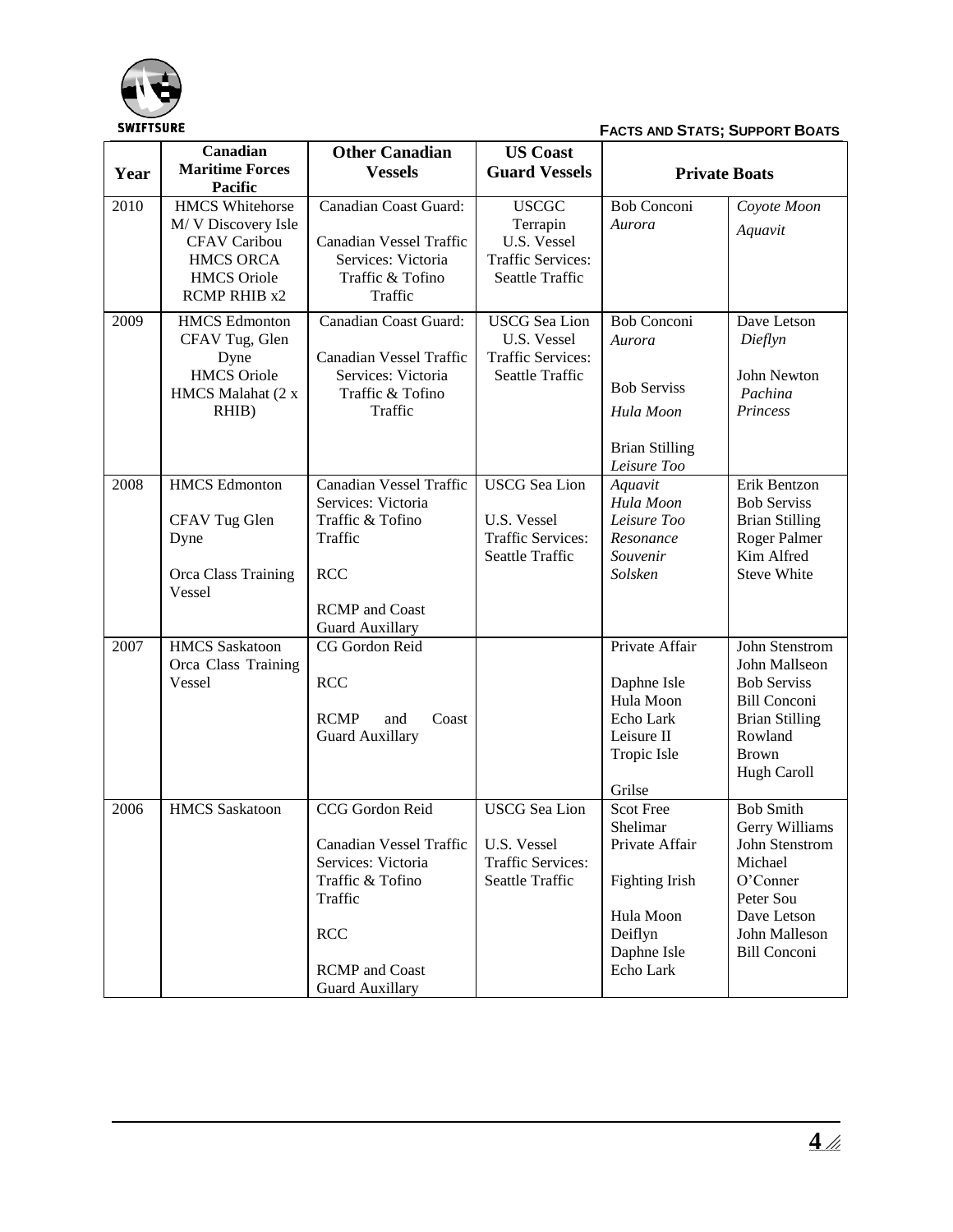

|      | Canadian                                          | <b>Other Canadian</b>                                                                                                                                                 | <b>US Coast</b>                                                                               |                                                                                                                                 |                                                                                                                                                                  |
|------|---------------------------------------------------|-----------------------------------------------------------------------------------------------------------------------------------------------------------------------|-----------------------------------------------------------------------------------------------|---------------------------------------------------------------------------------------------------------------------------------|------------------------------------------------------------------------------------------------------------------------------------------------------------------|
| Year | <b>Maritime Forces</b><br>Pacific                 | <b>Vessels</b>                                                                                                                                                        | <b>Guard Vessels</b>                                                                          | <b>Private Boats</b>                                                                                                            |                                                                                                                                                                  |
| 2005 | <b>HMCS Yellowknife</b>                           | CCG Ship Tanu<br><b>Canadian Vessel Traffic</b><br>Services: Victoria<br>Traffic & Tofino<br>Traffic<br><b>RCC</b><br><b>RCMP</b> and Coast<br><b>Guard Auxillary</b> | <b>USCG</b> Sea Lion<br>U.S. Vessel<br><b>Traffic Services:</b><br><b>Seattle Traffic</b>     | <b>Scot Free</b><br>Shelimar<br>Private Affair<br><b>Fighting Irish</b><br>Hula Moon<br>Deiflyn<br>Daphne Isle                  | <b>Bob Smith</b><br>Gerry Williams<br>John Stenstrom<br>Michael<br>O'Conner<br>Peter Sou<br>Dave Letson<br>John Malleson                                         |
| 2004 | <b>HMCS Yellowknife</b><br><b>HMCS Whitehorse</b> | CCG Ship Tanu<br><b>Canadian Vessel Traffic</b><br>Services: Victoria<br>Traffic & Tofino<br>Traffic                                                                  | <b>USCG</b> Cutter<br>Cuttyhunk<br>U.S. Vessel<br><b>Traffic Services:</b><br>Seattle Traffic | Scot Free<br>Shelimar<br>Gander<br>Deiflyn<br>Tropic Isle<br>Leisure II<br>Private Affair<br><b>Fighting Irish</b><br>Hula Moon | <b>Bob Smith</b><br>Gerry Williams<br>John Andersen<br>Dave Letson<br>Rolly Brown<br><b>Brian Stilling</b><br>John Stenstrom<br>Michael<br>O'Conner<br>Peter Sou |
| 2003 | <b>HMCS</b> Brandon<br><b>HMCS</b> Edmonton       | CCG Ship Gordon Reid                                                                                                                                                  | <b>USCG</b><br>Cutter<br>Cuttyhunk                                                            | <b>Scot Free</b><br>Shelimar<br>Gander<br>Deiflyn<br>Tropic Isle<br>Leisure II<br>Private Affair<br><b>Fighting Irish</b>       | <b>Bob Smith</b><br>Gerry Williams<br>John Andersen<br>Dave Letson<br>Rolly Brown<br><b>Brian Stilling</b><br>John Stenstrom<br>Michael<br>O'Conner              |
| 2002 | <b>HMCS</b> Saskatoon<br><b>HMCS Yellowknife</b>  | CCG Ship Gordon Reid                                                                                                                                                  | <b>USCG</b><br>Cutter<br>Cuttyhunk                                                            | <b>Scot Free</b><br>Shelimar<br>Gander<br>Deiflyn                                                                               | <b>Bob Smith</b><br>Gerry Williams<br>John Andersen<br>Dave Letson                                                                                               |
| 2001 | <b>HMCS</b> Nanaimo<br><b>HMCS Yellowknife</b>    | CCG Ship Gordon Reid                                                                                                                                                  | <b>USCG</b><br>Cutter<br>Cuttyhunk                                                            | <b>Scot Free</b><br>Shelimar<br>Gander<br>Deiflyn                                                                               | <b>Bob Smith</b><br>Gerry Williams<br>John Andersen<br>Dave Letson                                                                                               |
| 2000 | <b>HMCS</b> Saskatoon<br><b>HMCS</b> Brandon      | CCG Ship Gordon Reid                                                                                                                                                  | <b>USCG</b><br>Cutter<br>Cuttyhunk                                                            | Scot Free<br>Shelimar<br>Gander<br>Deiflyn                                                                                      | <b>Bob Smith</b><br>Gerry Williams<br>John Andersen<br>Dave Letson                                                                                               |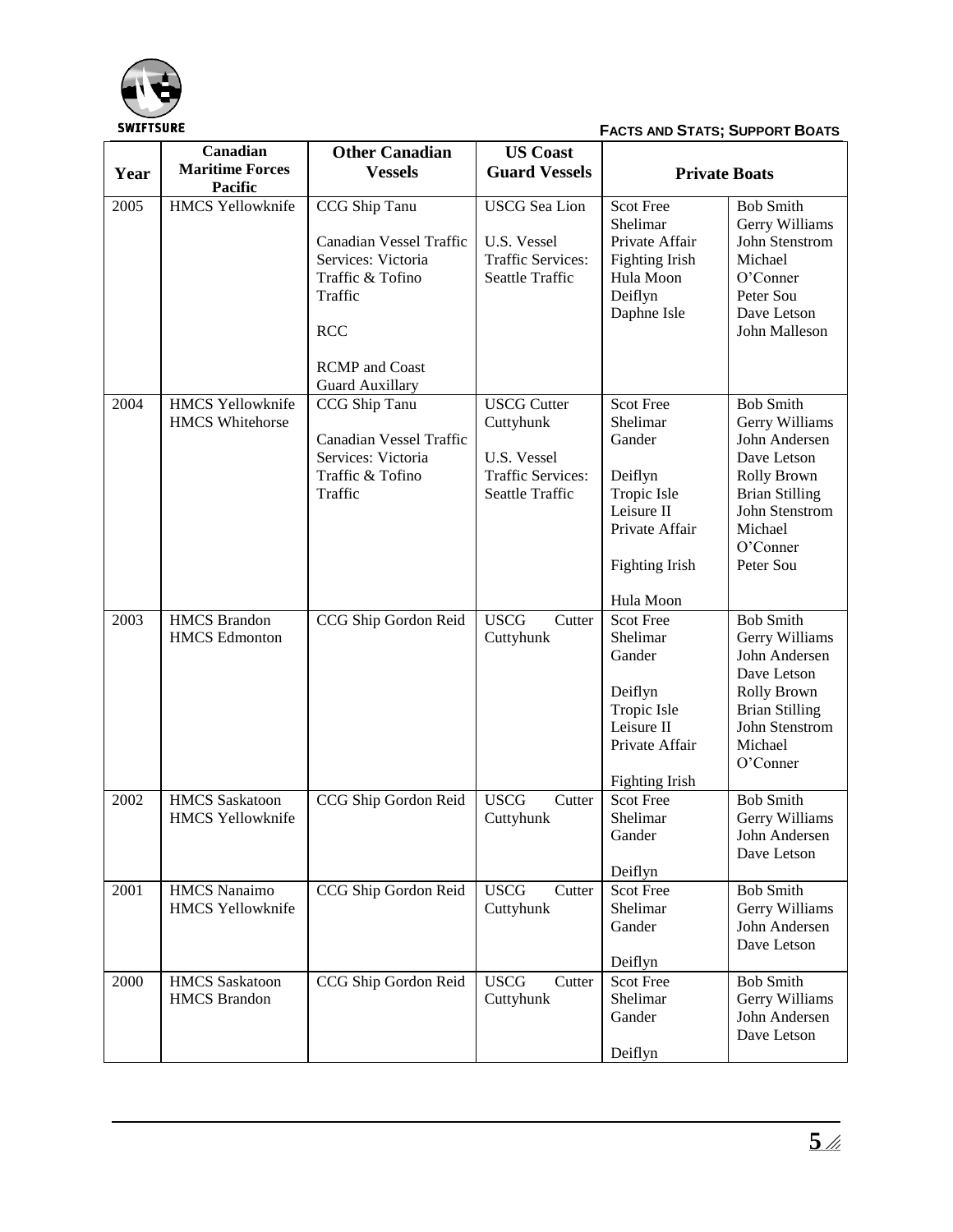

**FACTS AND STATS; SUPPORT BOATS**

|      | Canadian                                                                                                                                   | <b>Other Canadian</b>                                                           | <b>US Coast</b>                                           |                                                                                                                                       |                                                                                                                                                                           |
|------|--------------------------------------------------------------------------------------------------------------------------------------------|---------------------------------------------------------------------------------|-----------------------------------------------------------|---------------------------------------------------------------------------------------------------------------------------------------|---------------------------------------------------------------------------------------------------------------------------------------------------------------------------|
| Year | <b>Maritime Forces</b><br>Pacific                                                                                                          | <b>Vessels</b>                                                                  | <b>Guard Vessels</b>                                      | <b>Private Boats</b>                                                                                                                  |                                                                                                                                                                           |
| 1999 | <b>HMCS Yellowknife</b><br><b>HMCS</b> Saskatoon                                                                                           | CCG Ship Gordon Reid                                                            | <b>USCG</b><br>Cutter<br>Cuttyhunk                        | Scot Free<br>Shelimar<br>Gander                                                                                                       | <b>Bob Smith</b><br>Gerry Williams<br>John Andersen                                                                                                                       |
|      |                                                                                                                                            |                                                                                 |                                                           | Deiflyn                                                                                                                               | Dave Letson                                                                                                                                                               |
| 1998 | <b>HMCS</b> Nanaimo<br><b>HMCS</b> Edmonton<br><b>HMCS</b> Chaleur<br><b>HMCS</b> Cowichan<br><b>HMCS</b> Thunder<br>HMCS Miramichi        | CCG Cutter Tsekoa II<br>CCG Ship Narwahl<br><b>RCMP Patrol Vessel</b><br>Higgit | <b>USCG Cutter</b><br>Cuttyhunk                           | Shelimar<br>Tetu<br>Gander<br><b>Scot Free</b><br>Deiflyn                                                                             | Gerry Williams<br>Roger Palmer<br>John Andersen<br><b>Bob Smith</b><br>Dave Letson                                                                                        |
| 1997 | <b>HMCS</b> Nanaimo<br><b>HMCS</b> Edmonton<br><b>HMCS</b> Chaleur<br><b>HMCS</b> Cowichan<br><b>HMCS</b> Thunder<br><b>HMCS</b> Miramichi | CCG Cutter Tsekoa II<br>CCG Ship Narwahl<br><b>RCMP</b> Patrol Vessel<br>Higgit | <b>USCG Cutter</b><br>Cuttyhunk                           | Shelimar<br>Tetu<br>Gander<br>Scot Free                                                                                               | Gerry Williams<br>Roger Palmer<br>John Andersen<br><b>Bob Smith</b>                                                                                                       |
| 1996 | <b>HMCS Vancouver</b><br><b>HMCS</b> Cowichan<br><b>HMCS</b> Thunder<br>Porte de la Reine<br>Porte Quebec                                  |                                                                                 | <b>USCG Cutter</b><br>Point Richmond                      | <b>Scot Free</b><br>Shelimar<br>Gander<br>Tetu<br>Lady Diane                                                                          | <b>Bob Smith</b><br>Gerry Williams<br>John Andersen<br>Roger Palmer<br>Irv Doman                                                                                          |
| 1995 | <b>HMCS</b> Cowichan<br><b>HMCS</b> Chignecto<br><b>HMCS</b> Chaleur                                                                       | CCG Cutter Tsekoa II                                                            | <b>USCG Cutter</b><br>Point Doran                         | <b>Scot Free</b><br>Shelimar<br>Tetu<br>Sayonara<br>Princess Pachena<br>Naktuka                                                       | <b>Bob Smith</b><br>Gerry Williams<br>Roger Palmer<br><b>Bill Trenholme</b><br>J. & L. Newton<br><b>Bill Conconi</b>                                                      |
| 1994 | Porte Quebec<br>Porte de la Reine                                                                                                          |                                                                                 |                                                           | Scot Free<br>Shelimar                                                                                                                 | <b>Bob Smith</b><br>Gerry Williams                                                                                                                                        |
| 1993 | Porte Quebec<br>Porte de la Reine<br>Porte Dauphine                                                                                        |                                                                                 | <b>USCG Cutter</b><br>Point Bennett<br><b>USCG YMT 10</b> | <b>Scot Free</b><br>Shelimar<br>Honu II<br><b>Helford Passage</b><br>Gander<br>Lady Dianne<br>Ballena<br><b>Sunny Daze</b><br>Naktuka | <b>Bob Smith</b><br>Gerry Williams<br>Albin Nelson<br><b>Frank Roberts</b><br>John Andersen<br>Irv Dowman<br><b>Graham Hollins</b><br>Glen Higgins<br><b>Bill Conconi</b> |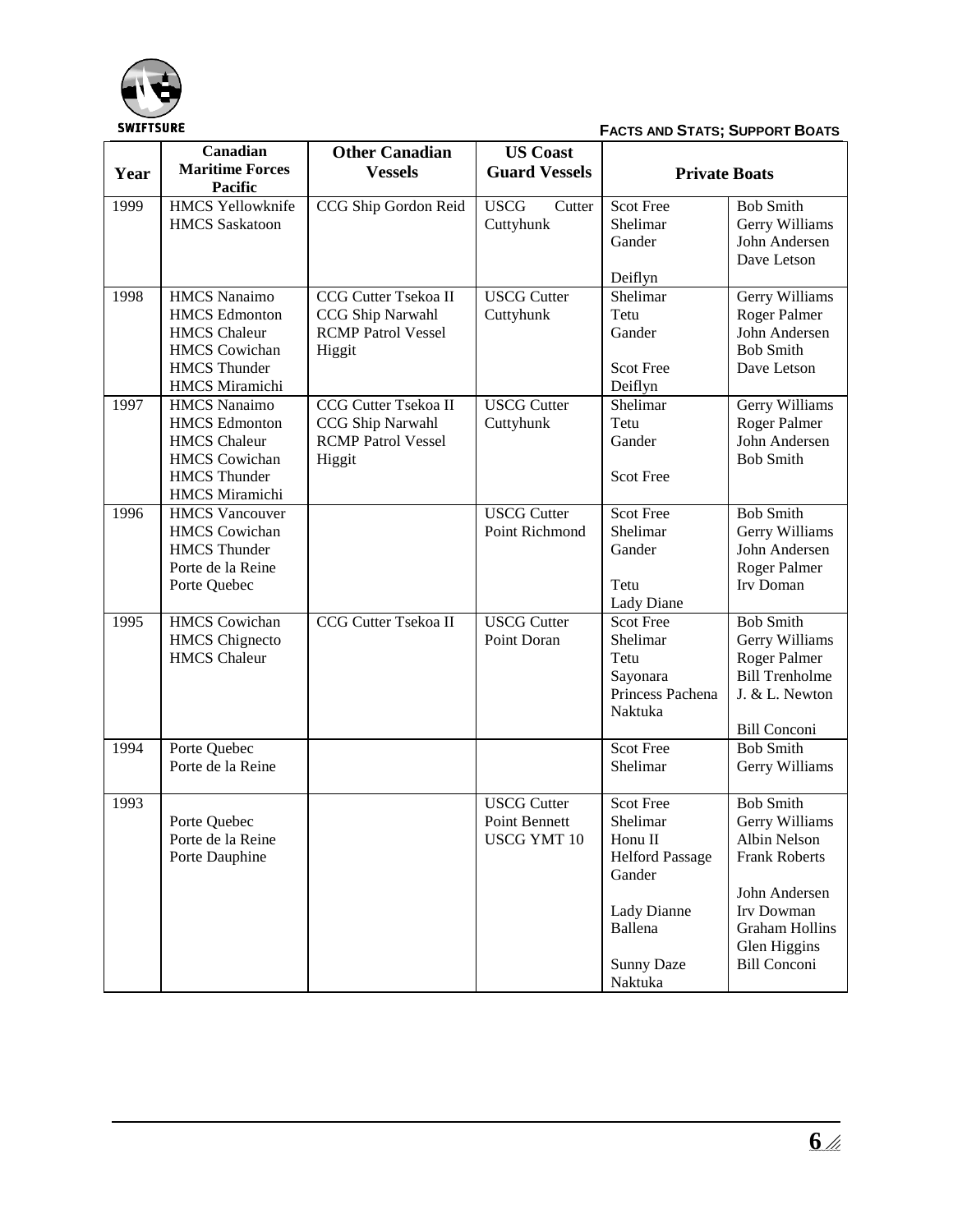

|      | Canadian                                                                                | <b>Other Canadian</b>                               | <b>US Coast</b>                             |                                                                                                                              |                                                                                                                                                            |
|------|-----------------------------------------------------------------------------------------|-----------------------------------------------------|---------------------------------------------|------------------------------------------------------------------------------------------------------------------------------|------------------------------------------------------------------------------------------------------------------------------------------------------------|
| Year | <b>Maritime Forces</b><br><b>Pacific</b>                                                | <b>Vessels</b>                                      | <b>Guard Vessels</b>                        | <b>Private Boats</b>                                                                                                         |                                                                                                                                                            |
| 1992 | <b>HMCS</b><br>Saskatchewan<br><b>HMCS Yukon</b><br>Porte de la Reine<br>Porte Dauphine | <b>RCMP P/V Harvison</b>                            | <b>USCG Cutter</b><br>Point Bennett         | <b>Scot Free</b><br>Shelimar<br>Sea Mouse<br>Lady Dianne<br><b>Sunny Daze</b><br><b>Helford Passage</b><br>Honu II<br>Beneva | <b>Bob Smith</b><br>Gerry Williams<br>Keith Stockdale<br>Irv Dowman<br>Glen Higgins<br><b>Frank Roberts</b><br>Albin Nelson<br><b>Lloyd Davies</b>         |
| 1991 | Porte Quebec<br>Porte de la Reine<br>Porte Dauphine<br>YTD 10; YFPs                     | <b>RCMP P/V Harvison</b><br><b>CCG Cutter Racer</b> | <b>USCG Cutter</b><br>Point Bennett         | <b>Scot Free</b><br>Shelimar                                                                                                 | <b>Bob Smith</b><br>Gerry Williams                                                                                                                         |
| 1990 | Porte Dauphine<br>Porte Quebec<br>YTD 10                                                |                                                     |                                             | Scot Free<br>Shelimar<br>Gander<br>Seaborn<br>Sea Shanty<br>Sea Mouse<br>Sayonara<br>Lady Dianne<br><b>Helford Passage</b>   | <b>Bob Smith</b><br>Gerry Williams<br>John Andersen<br>John Newton<br>Dave Anstey<br>Keith Stockdale<br>W. Trenholme<br>Irv Dowman<br><b>Frank Roberts</b> |
| 1989 | Porte Dauphine<br>Porte Quebec<br>Porte de la Reine                                     | <b>RCMP P/V Harvison</b>                            | <b>USCG Cutter</b><br>Point Bennett         | <b>Scot Free</b><br>Shelimar<br>Sea Mouse                                                                                    | <b>Bob Smith</b><br>Gerry Williams<br>Keith Stockdale                                                                                                      |
| 1988 | Porte Dauphine<br>Porte Quebec<br>Porte de la Reine                                     | <b>CCG Cutter Ready</b>                             | <b>USCG Cutter</b><br>Point Countess        | <b>Scot Free</b><br>Shelimar<br>Tom Tom<br>Gander<br>Ballena<br>Naktuka                                                      | <b>Bob Smith</b><br>Gerry Williams<br>T. Hatcher<br>J. Andersen<br>D. Lawson<br><b>Bill Conconi</b>                                                        |
| 1987 | Porte Dauphine<br>Porte Quebec<br>Porte de la Reine<br>YTD 10; YAGs                     |                                                     |                                             | Scot Free<br>Shelimar<br>Kalva<br>Naktuka                                                                                    | <b>Bob Smith</b><br>Gerry Williams<br>P. Weston<br><b>Bill Conconi</b>                                                                                     |
| 1986 | Porte Dauphine<br>Porte Quebec<br>Porte de la Reine<br><b>YTD 10; YAGs 306</b><br>& 312 |                                                     | <b>USCG Cutter</b><br>Point Countess        | <b>Scot Free</b><br>Shelimar<br>Lady Karen                                                                                   | <b>Bob Smith</b><br>Gerry Williams<br><b>Bob Conconi</b>                                                                                                   |
| 1985 | Porte Dauphine<br>Porte de la Reine<br>YTD 10; 3 YAGs<br><b>AFYU Wildwood</b>           | RCMP P/V Harvison                                   | <b>USCG Cutter</b><br><b>Point Countess</b> | Scot Free<br>Shelimar<br>Sayonara<br>Summer Star                                                                             | <b>Bob Smith</b><br>Gerry Williams<br>W. Trenholme<br>O. Summers                                                                                           |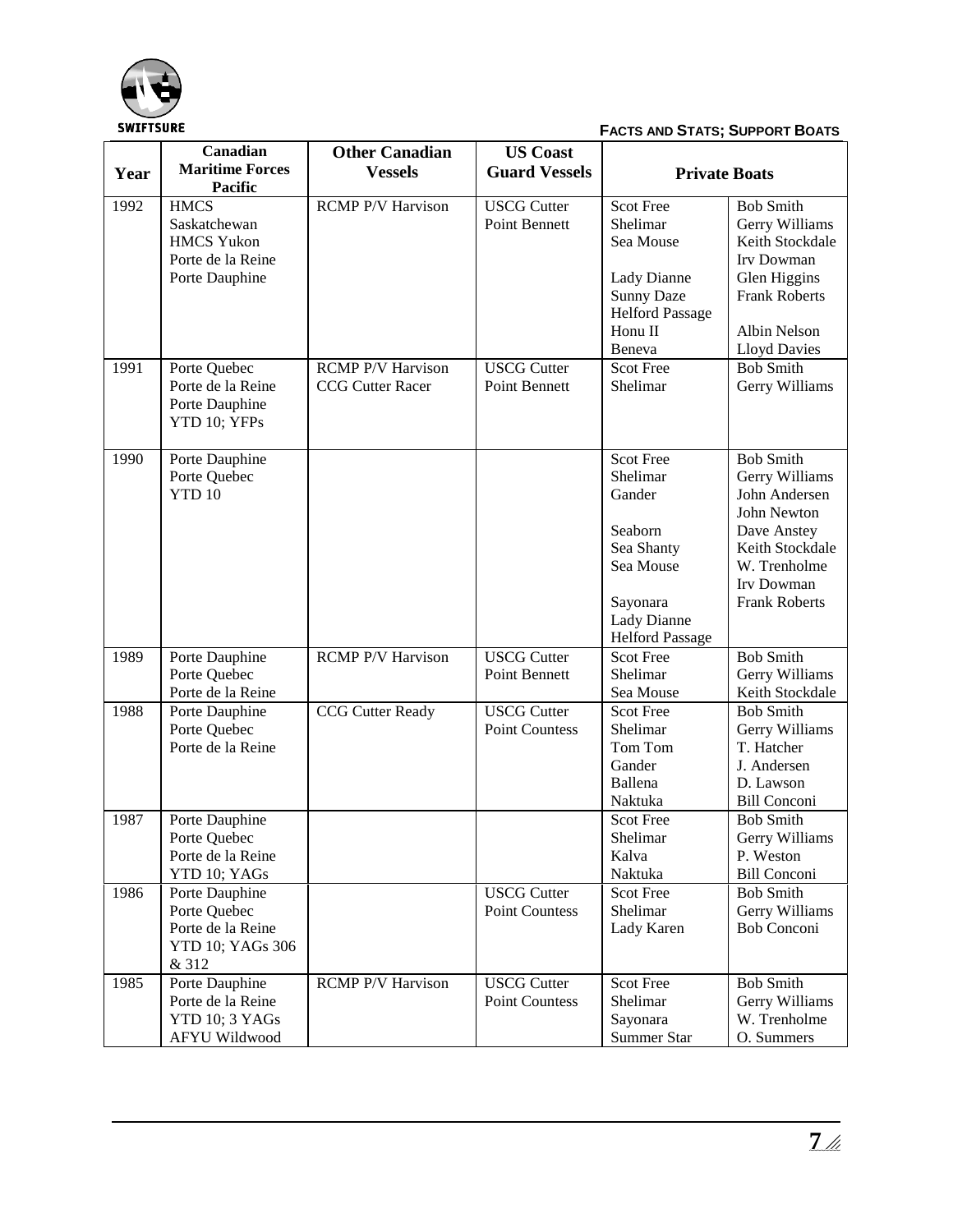

**FACTS AND STATS; SUPPORT BOATS**

|      | Canadian                                                                                             | <b>Other Canadian</b>                       | <b>US Coast</b>                                            |                                                         |                                                                                            |
|------|------------------------------------------------------------------------------------------------------|---------------------------------------------|------------------------------------------------------------|---------------------------------------------------------|--------------------------------------------------------------------------------------------|
| Year | <b>Maritime Forces</b><br><b>Pacific</b>                                                             | <b>Vessels</b>                              | <b>Guard Vessels</b>                                       | <b>Private Boats</b>                                    |                                                                                            |
| 1984 | Porte Dauphine<br>Porte de la Reine<br><b>YTD 10;</b><br>AFYU Wildwood                               | <b>RCMP P/V Harvison</b>                    |                                                            | <b>Scot Free</b><br>Shelimar                            | <b>Bob Smith</b><br>Gerry Williams                                                         |
| 1983 | Porte de la Reine<br>Porte Quebec<br>YAGs 312 & 319                                                  |                                             |                                                            | <b>Scot Free</b><br>Shelimar                            | <b>Bob Smith</b><br>Gerry Williams                                                         |
| 1982 | Port de la Reine<br>Port Dauphine<br>YTD 10                                                          |                                             |                                                            | <b>Scot Free</b><br>Shelimar                            | <b>Bob Smith</b><br>Gerry Williams                                                         |
| 1981 | Port de la Reine<br>Port Quebec<br>YDT 10; YAG314;<br>YAG320                                         |                                             |                                                            | Wells Gray<br><b>Scot Free</b><br>Shelimar              | Paul Stenner<br><b>Bob Smith</b><br>Gerry Williams                                         |
| 1980 |                                                                                                      |                                             |                                                            | <b>Scot Free</b><br>Shelimar                            | <b>Bob Smith</b><br>Gerry Williams                                                         |
| 1979 | Porte Quebec                                                                                         |                                             | <b>USCG Cutter</b><br>Point Richmond<br><b>USCG YMT 10</b> | <b>Scot Free</b><br>Shelimar                            | <b>Bob Smith</b><br>Gerry Williams                                                         |
| 1978 | Port de la Reine<br><b>YMT 10</b>                                                                    |                                             | <b>USCG Cutter</b><br>Point Bennett                        | <b>Scot Free</b><br>Shelimar<br>Lady Diane<br>Temeraire | <b>Bob Smith</b><br>Gerry Williams<br>Dick Alexander<br><b>Stu Vinnals</b><br>Paul Stenner |
| 1977 |                                                                                                      |                                             |                                                            | Pacific Pilot 5<br><b>Scot Free</b><br>Shelimar         | <b>Bob Smith</b><br>Gerry Williams                                                         |
| 1976 |                                                                                                      |                                             |                                                            | <b>Scot Free</b><br>Shelimar                            | <b>Bob Smith</b><br>Gerry Williams                                                         |
| 1975 | Porte de la Reine<br>YFPs 312 and 320                                                                |                                             | <b>USCG Cutter</b><br><b>Point Bennett</b>                 | <b>Scot Free</b><br>Shelimar                            | <b>Bob Smith</b><br>Gerry Williams                                                         |
| 1974 | Porte de la Reine<br>Porte Quebec<br>YFPs 312 and 308<br>CFAVs Otter and<br>Lynx<br>YMGs 184 and 185 |                                             | <b>USCG Cutter</b><br><b>Point Countess</b>                | <b>Scot Free</b><br>Shelimar                            | <b>Bob Smith</b><br>Gerry Williams                                                         |
| 1973 | Porte de la Reine                                                                                    | <b>CCG Cutter Racer</b><br>CCG Cutter Rider | <b>USCG</b> Cutter<br>Point Bennett                        | Scot Free<br>Shelimar<br><b>Summer Star</b><br>Sayonara | <b>Bob Smith</b><br>Gerry Williams<br>O. Summers<br><b>B.</b> Trenholme                    |
| 1972 | No navy ships                                                                                        | CCG cutter<br><b>HBC</b> Nonsuch            | <b>USCG Cutter</b><br>Point Countess<br>Second cutter      | <b>Scot Free</b><br>Shelimar<br>Marlin III              | <b>Bob Smith</b><br>Gerry Williams<br>D. Alexander                                         |
| 1971 | <b>HMCS</b> Chignecto<br><b>HMCS</b> Fundy<br>Porte Quebec                                           | SS Beaver                                   | <b>USCG</b> Cutter<br>Point Countess                       | Scot Free<br>Shelimar                                   | <b>Bob Smith</b><br>Gerry Williams                                                         |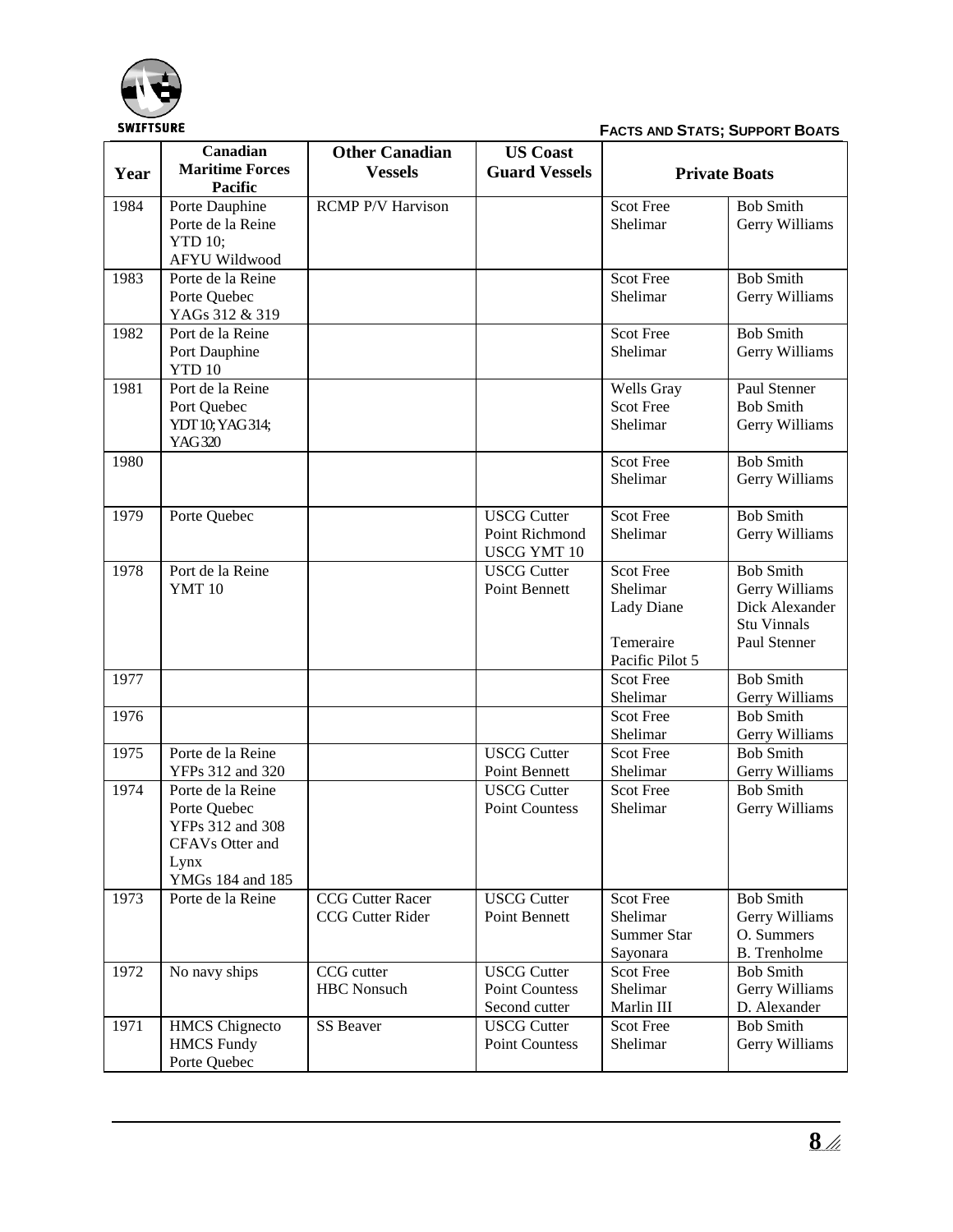

**FACTS AND STATS; SUPPORT BOATS**

|      | Canadian                                           | <b>Other Canadian</b>                        | <b>US Coast</b>              |                              |
|------|----------------------------------------------------|----------------------------------------------|------------------------------|------------------------------|
| Year | <b>Maritime Forces</b><br>Pacific                  | <b>Vessels</b>                               | <b>Guard Vessels</b>         | <b>Private Boats</b>         |
| 1970 | Port Quebec                                        |                                              | <b>USCG Cutter</b>           |                              |
|      | Port de la Reine                                   |                                              | Point Bennett                |                              |
|      |                                                    |                                              | YMT <sub>9</sub>             |                              |
| 1969 | <b>HMCS</b> Miramichi                              | <b>RCMP P/V Victoria</b>                     | <b>USCG Cutter</b>           |                              |
|      | <b>HMCS</b> Cowichan                               |                                              | <b>Point Countess</b>        |                              |
|      | Port de la Reine<br>Port Quebec                    |                                              |                              |                              |
| 1968 | <b>HMCS</b> Cowichan                               | <b>CCG</b>                                   | <b>USCG</b> Cutter           | Active Lass - F. Douglas     |
|      | Port Quebec                                        | <b>RCMP P/V Victoria</b>                     | Cape Henlopen                |                              |
|      | Port de la Reine                                   | <b>Island Navigator</b>                      |                              |                              |
| 1967 | <b>HMCS Beacon Hill</b>                            | <b>RCMP P/V Victoria</b>                     | <b>USCG Cutter</b>           | Hussar - H. Andrae           |
|      | <b>HMCS</b> Cowichan                               | <b>CCG</b> Cutter Ready                      | Cape Henlopen                |                              |
|      |                                                    | Island Tug & Barge                           |                              |                              |
| 1966 | <b>HMCS</b> Sussexvale                             | <b>Island Champion</b>                       | <b>USCG Cutter</b>           | Iolani - A. Penn             |
|      | <b>CNAV Dundurn</b>                                | <b>SS Yukon Belle</b>                        | Cape Henlopen                |                              |
|      |                                                    | <b>CCG Cutter Racer</b>                      |                              |                              |
|      |                                                    | <b>RCMP P/V Victoria</b>                     |                              |                              |
| 1965 | <b>HMCS Beacon Hill</b><br><b>CNAV</b> Whitethroat | RCMP P/V Victoria<br><b>CCG Cutter Racer</b> | <b>USCG Cutter</b>           | Doken - J. Beattie           |
|      | <b>CNAV Dundurn</b>                                | <b>Island Monarch</b>                        | Cape Henlopen                |                              |
|      |                                                    | SS Yukon Belle                               |                              |                              |
|      |                                                    |                                              |                              |                              |
| 1964 | <b>HMCS</b> Oshawa                                 | RCMP P/V Victoria                            | <b>USCG Cutter</b>           |                              |
|      | <b>HMCS</b> Jonquiere                              | <b>CCG</b> Cutter Ready                      | Cape Henlopen                |                              |
|      |                                                    | <b>SS Yukon Belle</b>                        |                              |                              |
|      |                                                    | Sirmac (tug)                                 |                              |                              |
| 1963 | <b>HMCS Beacon Hill</b>                            | Sudbury II                                   |                              | <b>USCG</b> cutter           |
|      | HMCS Ste. Therese                                  |                                              |                              |                              |
| 1962 | <b>HMCS</b> Stettler                               | <b>RCMP P/V Victoria</b>                     | <b>USCG</b> Cutter<br>Yocona |                              |
|      |                                                    |                                              | <b>USCG 95328</b>            |                              |
| 1961 | <b>HMCS</b> Stettler                               | Sudbury                                      | <b>USCG Cutter</b>           | <b>USCG</b> cutter Wachusett |
|      |                                                    |                                              | Wachusett                    |                              |
| 1960 | <b>HMCS</b> Cowichan                               | Sudbury                                      | <b>USCG 95328</b>            |                              |
|      | <b>HMCS Miramichi</b>                              |                                              |                              |                              |
| 1959 | <b>HMCS New</b>                                    | Sudbury                                      |                              |                              |
|      | Glasgow                                            |                                              |                              |                              |
|      | <b>CNAV Clifton</b>                                |                                              |                              |                              |
| 1958 | <b>HMCS</b> Cowichan                               | Sudbury<br>SS Commodore                      | <b>USCG 83483</b>            |                              |
| 1957 | <b>HMCS James Bay</b><br><b>HMCS</b> Fortune       | Sudbury                                      | <b>USCG 83483</b>            |                              |
|      | <b>HMCS James Bay</b>                              | <b>Island Challenge</b>                      |                              |                              |
| 1956 | <b>HMCS James Bay</b>                              | Sudbury                                      | <b>USCG 83483</b>            |                              |
|      | <b>HMCS</b> Fortune                                |                                              |                              |                              |
|      | Porte Quebec                                       |                                              |                              |                              |
| 1955 |                                                    |                                              |                              |                              |
| 1954 | <b>HMCS Sioux</b>                                  |                                              |                              |                              |
| 1953 | <b>HMCS</b><br>Sault Ste.                          |                                              |                              |                              |
|      | Marie                                              |                                              |                              |                              |